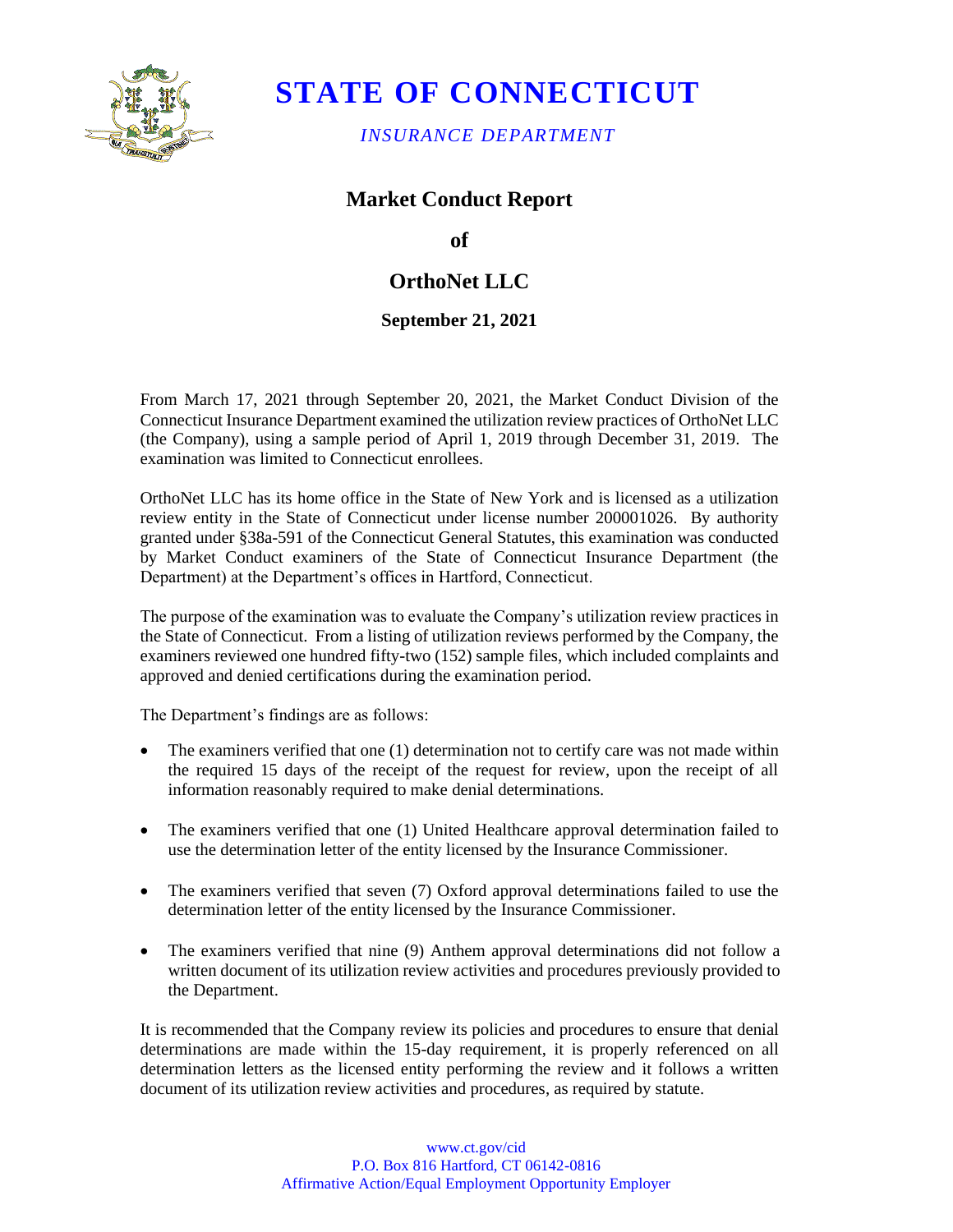

# **STATE OF CONNECTICUT**

## *INSURANCE DEPARTMENT*

| IN THE MATTER OF |  |
|------------------|--|
| OrthoNet LLC     |  |
|                  |  |

DOCKET MC 21-82

#### STIPULATION AND CONSENT ORDER

It is hereby stipulated and agreed between OrthoNet LLC and the State of Connecticut Insurance Department by and through Andrew N. Mais, Insurance Commissioner ("Insurance Commissioner") to wit:

I

WHEREAS, pursuant to a market conduct examination, the Insurance Commissioner alleges the following with respect to OrthoNet LLC:

- I. OrthoNet LLC, hereinafter referred to as Respondent, is domiciled in the State of New York and is licensed to transact the business of a utilization review entity in the State of Connecticut under license number 200001026.
- 2. From March 17, 2021 through September 20, 2021 , the Department conducted an examination of Respondent's utilization review practices in the State of Connecticut covering the period from April 1, 2019 through December 31, 2019.
- 3. During the period under examination, Respondent failed to establish practices and procedures to ensure compliance in all instances with statutory requirements for:
	- a. notification of a determination not to certify care, admission or procedure within 15 days of the receipt of the request for review, upon the receipt of all information reasonably required to make denial determinations.
	- b. using a determination letter of the entity licensed by the Insurance Commissioner.
	- c. using a written document of its utilization review activities and procedures previously provided to the Department.
- 4. The conduct as described above violates §38a-59Ib and §38a-59Id of the Connecticut General Statutes, and §3 Sa-591-7 of the Regulations of Connecticut State Agencies and constitutes cause for the imposition of a fine or other administrative penalty under §38a-59lk of the Connecticut General Statutes.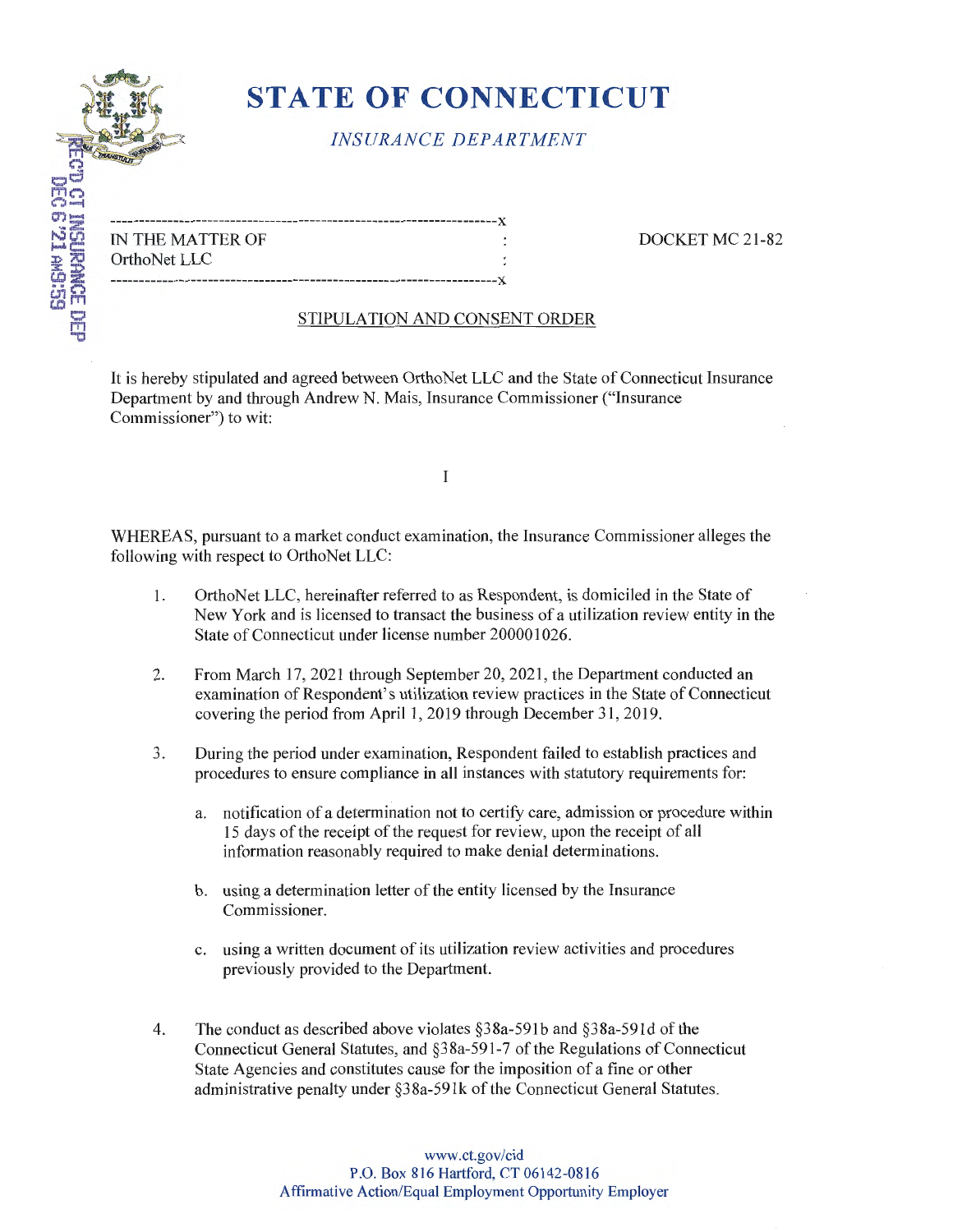- 1. WHEREAS, Respondent admits to the allegations contained in paragraphs three and four of Article I of this Stipulation; and
- 2. WHEREAS, Respondent agrees to review its utilization review practices and procedures identified as concerns during the market conduct examination, as described in the Examination of Utilization Review Practices Report and this Stipulation, and bring them into immediate compliance with Connecticut Statutes; and
- 3. WHEREAS, Respondent agrees to provide the Insurance Commissioner with a full report of finding and a summary of actions taken to comply with the requirements of paragraph two of this section within ninety (90) days of the date of this document; and
- 4. WHEREAS, Respondent, being desirous of terminating this proceeding without the necessity of a formal proceeding or further litigation, does consent to the making of this Final Order and voluntarily waives:
	- a. any right to a hearing; and
	- b. any requirement that the Insurance Commissioner's decision contain a statement of findings of fact and conclusion of law; and
	- c. any and all rights to object to or challenge before the Insurance Commissioner or in any judicial proceeding any aspect, provision or requirement of this Stipulation
- 5. WHEREAS, Respondent agrees to pay a fine in the amount of \$8,000.00 for the violations described herein.

NOW THEREFORE, upon the consent of the parties, it is hereby ordered and adjudged:

- 1. That the Insurance Commissioner has jurisdiction of the subject matter of this administrative proceeding.
- 2. That Respondent is fined the sum of Eight Thousand Dollars (\$8,000.00) for the violations herein above described.

**OFTHONET LEC** *(Representative of Utilization Review Eritity)*